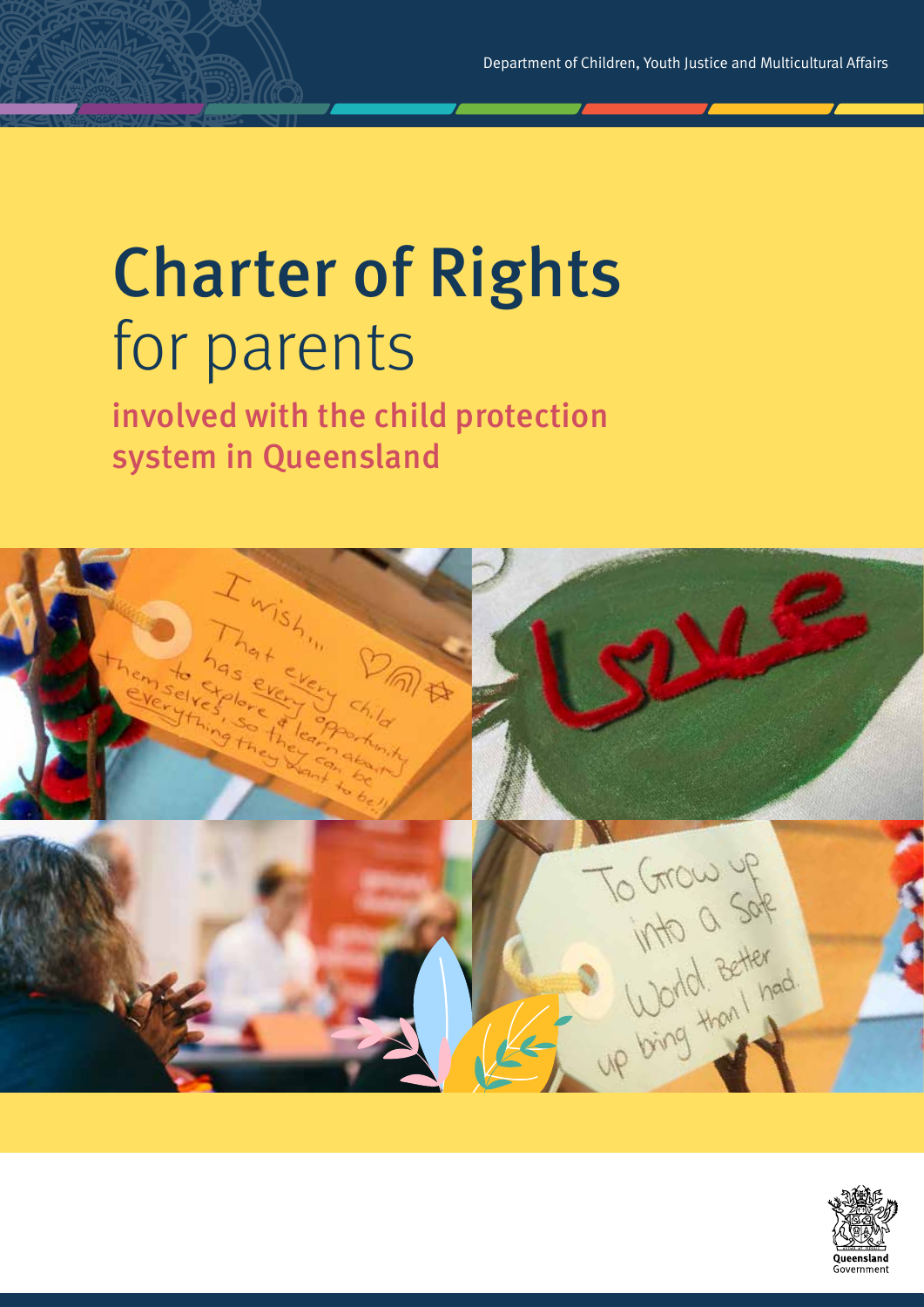

# **Acknowledgement**

We respectfully acknowledge the Aboriginal people and Torres Strait Islander people in the State of Queensland. We acknowledge the cultural and spiritual connection that Aboriginal and Torres Strait Islander peoples have with the land and sea.

We celebrate Aboriginal and Torres Strait Islander cultures as the oldest continuing cultures in the world, and respectfully acknowledge Aboriginal people and Torres Strait Islander people as two unique and diverse peoples with their own rich and distinct cultures.

We acknowledge the importance of, and support, ongoing connections to family, language, community, culture, and Country. We also acknowledge that Aboriginal and Torres Strait Islander family structures and approaches to raising children is a source of cultural and parenting strength.

> We pay our respects to Elders past and present as well as the emerging leaders.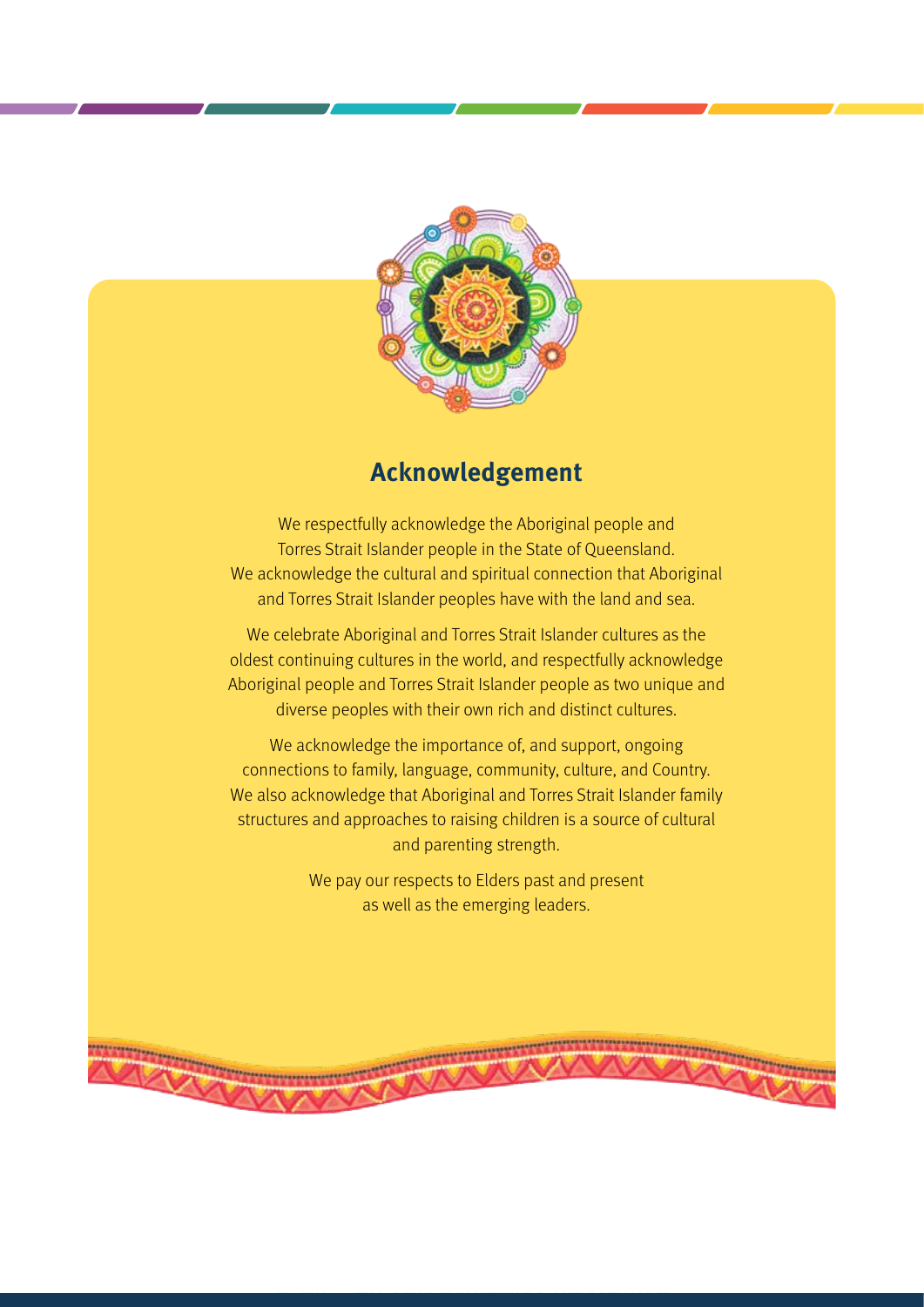# **The Charter of Rights for parents**

The Charter of Rights for parents (the Charter) has been developed in partnership with the Family Inclusion Network (FIN) of Queensland, the Queensland Parents' Advisory Committee (QPAC) and the Department of Children, Youth Justice and Multicultural Affairs (the department).

The Charter sets out the rights of parents involved in child protection matters.

The paramount concern for child protection in Queensland is the safety, belonging, wellbeing and cultural needs of children and young people as per the Child Protection Act 1999. This Charter has been developed to recognise that parents have the right to:

- life-long relationships with their children connected to community, Country, and culture
- self-determination and autonomy over decisions that impact their children and families
- natural justice and the time and space to respond to the concerns made about their parenting
- support services that decrease the need for the department's intervention (s5B, s159).

The Charter sets out the rights of parents in accordance with the Queensland Human Rights Act 2019.

#### **Commitment to the Charter of Rights for parents**

Signed on behalf of the Department of Children, Youth Justice and Multicultural Affairs

Deidre Mulkerin, Director-General

Karen Walson

Signed on behalf of the Family Inclusion Network and the Queensland Parents' Advisory Committee

Karyn Walsh, CEO Micah Projects

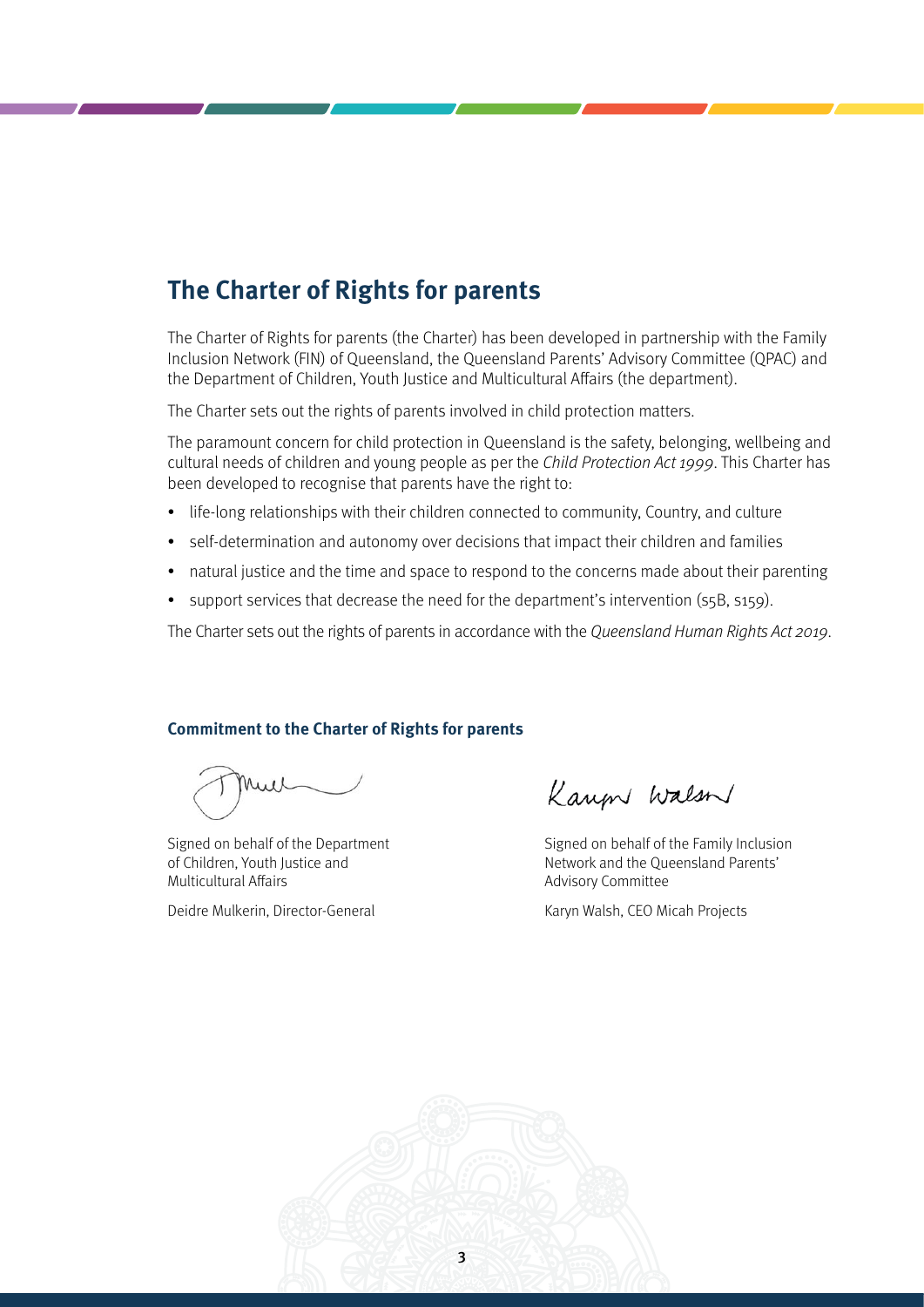# **As a parent in Queensland, when you are involved in child protection matters, you have the right to …**



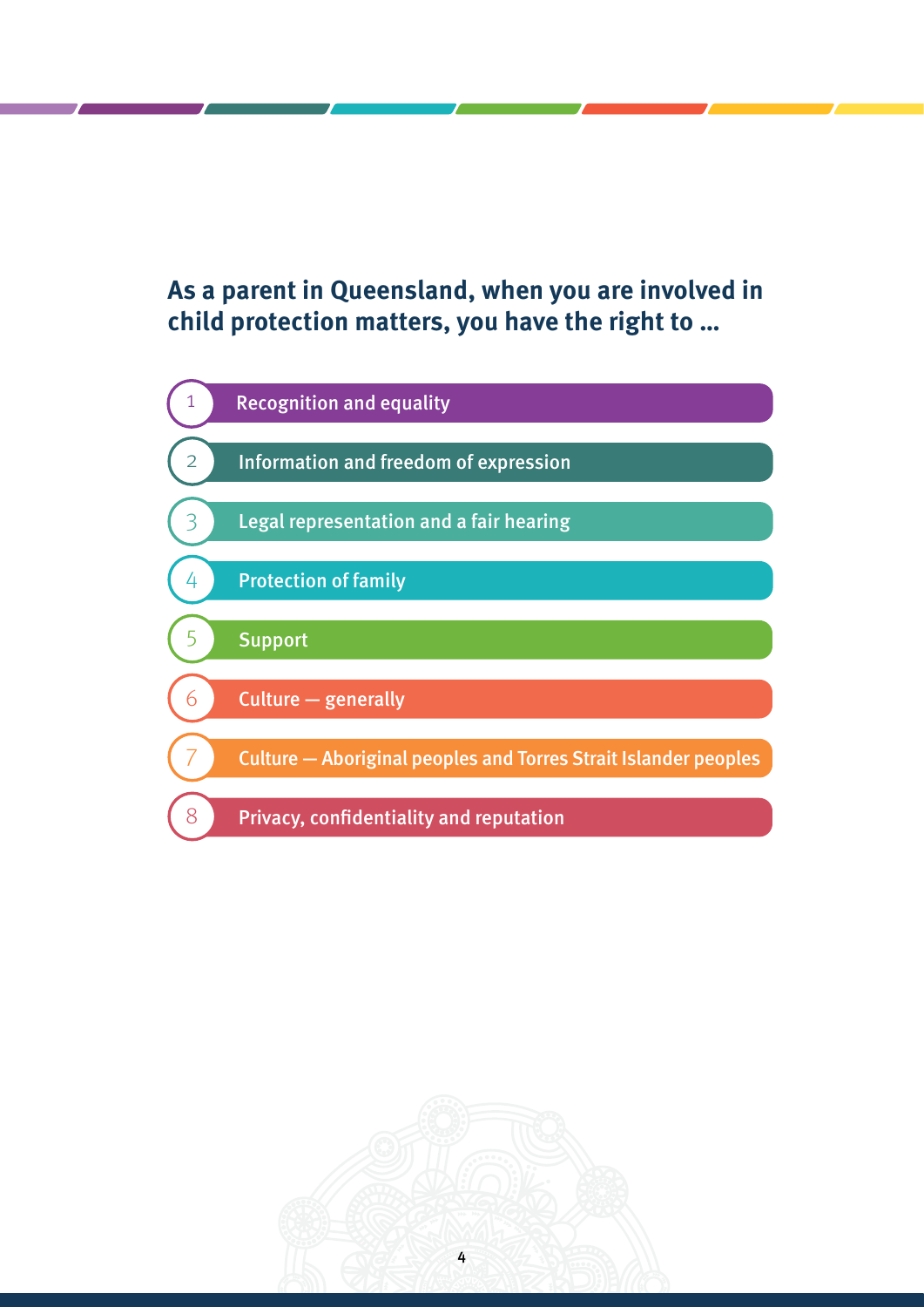# **Recognition and equality**

**Your right to recognition and equality before the law (section 15)** Everyone is entitled to equal and effective protection against discrimination, and to enjoy their human rights without discrimination. Queensland's Human Rights Act 2019

#### Including:

- 1. being recognised and respected in your role as a parent
- 2. having your voice heard
- 3. being treated with courtesy and dignity, without discrimination or bias of any kind regardless of the reason your family is in contact with the child protection system
- 4. being treated fairly regardless of your race, culture, gender, religion, age or disability
- 5. being treated equally before the law and receiving equal protection of the law without discrimination, including laws that govern the child protection system
- 6. receiving consistency and fairness in the service you receive from the department and funded agencies.

"As a parent experiencing this system, I have the right to be treated as an equal and nothing more or less." (Parent)

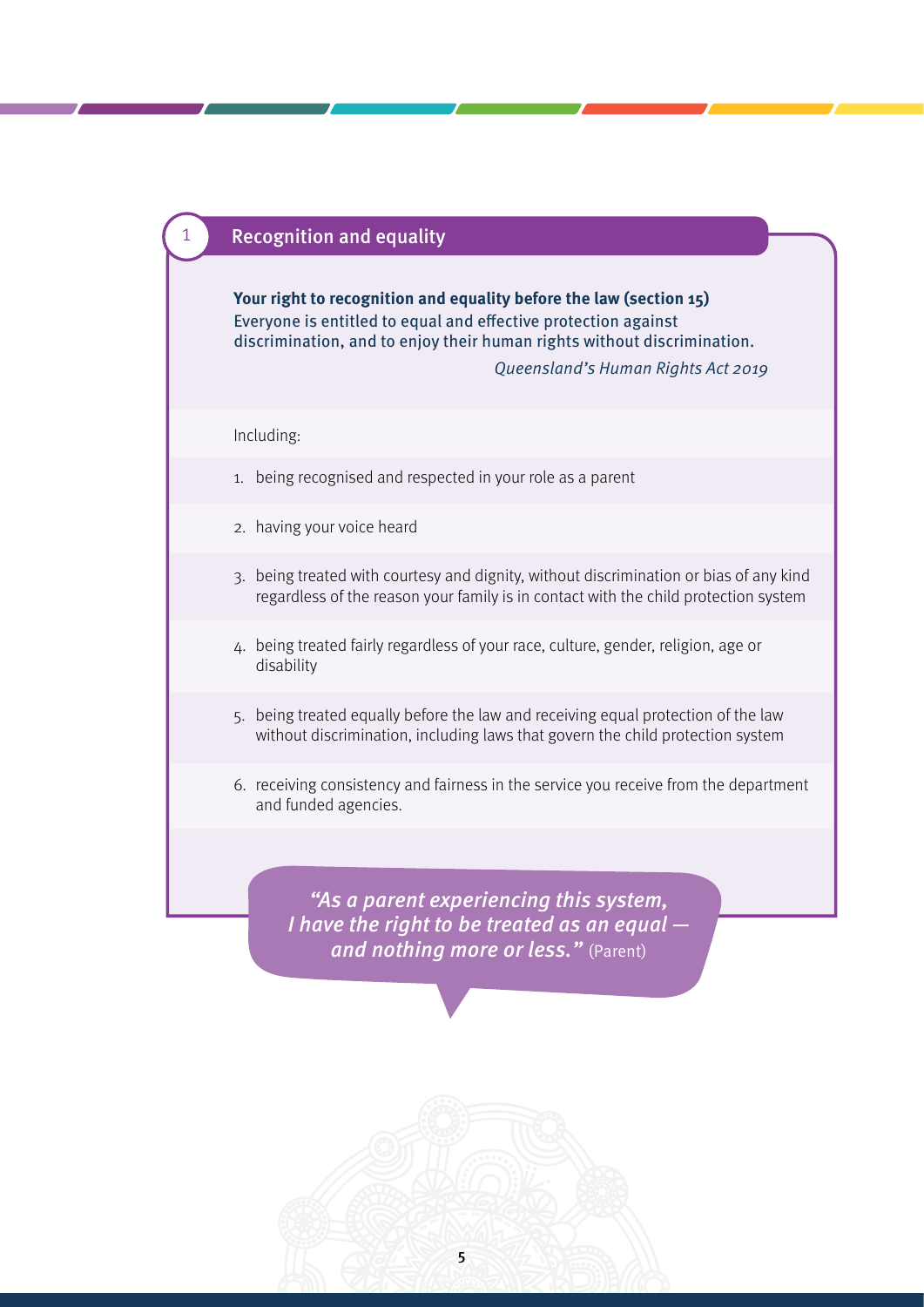

# **Your right to freedom of expression (section 21)**

People are free to say what they think and want to say. They have the right to find, receive and share information and ideas.

Queensland's Human Rights Act 2019

Including:

- 1. having the allegations of harm, the outcome of assessments and actions explained to you in language that you understand
- 2. being given information about the process that is, what you need to do right now, and what all parties will do next
- 3. having your concerns and questions heard, acknowledged and considered seriously in all decision-making
- 4. being informed regularly about how your child is, and more urgently if there are any important updates or changes in your child's life (such as health, schooling and where your child is living)
- 5. having the freedom to express feelings of grief, loss and trauma
- 6. receiving all information from formal meetings in writing, in a way that you understand and within a reasonable timeframe
- 7. having easy access to documents about your personal affairs and your contact with the department
- 8. being able to make a complaint or raise a concern without fear of reprisal
- 9. being told who your child's case manager and team leader are, and how to contact them, who to contact if there is no response after several attempts, and being notified if these change.

"I believe compassion, understanding and communication between parents and the department would close the divide." (Parent)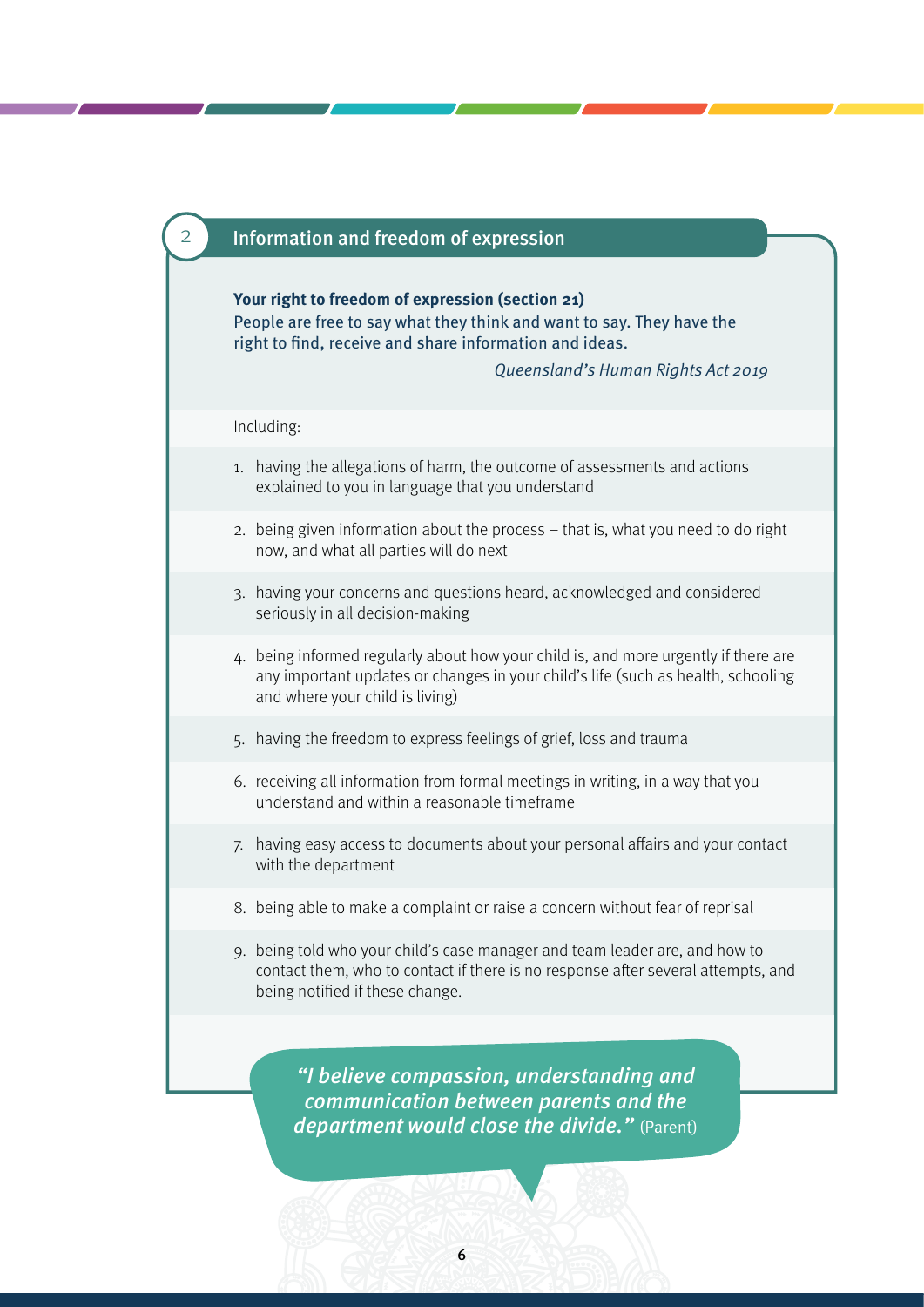### Legal representation and a fair hearing

### **Your right to a fair hearing (section 31)**

A person has a right to a fair hearing. This means the right to have criminal charges or civil proceedings decided by a competent, independent and impartial court or tribunal after a fair and public hearing.

Queensland's Human Rights Act 2019

#### Including:

- 1. having your own legal representation
- 2. being provided with information regarding your legal rights and how to access legal advice and representation from the beginning of your contact with the department
- 3. having a right to attend every court event (even if you are told you don't have to attend)
- 4. being able to have a support person with you in court and in meetings with the department
- 5. being informed about, and participating in the process (the steps and timeframes) that will lead to a decision being made ('procedural fairness').

"It is important that you speak to a lawyer at the earliest opportunity if child safety **become involved."** Know Your Rights, QATSICPP

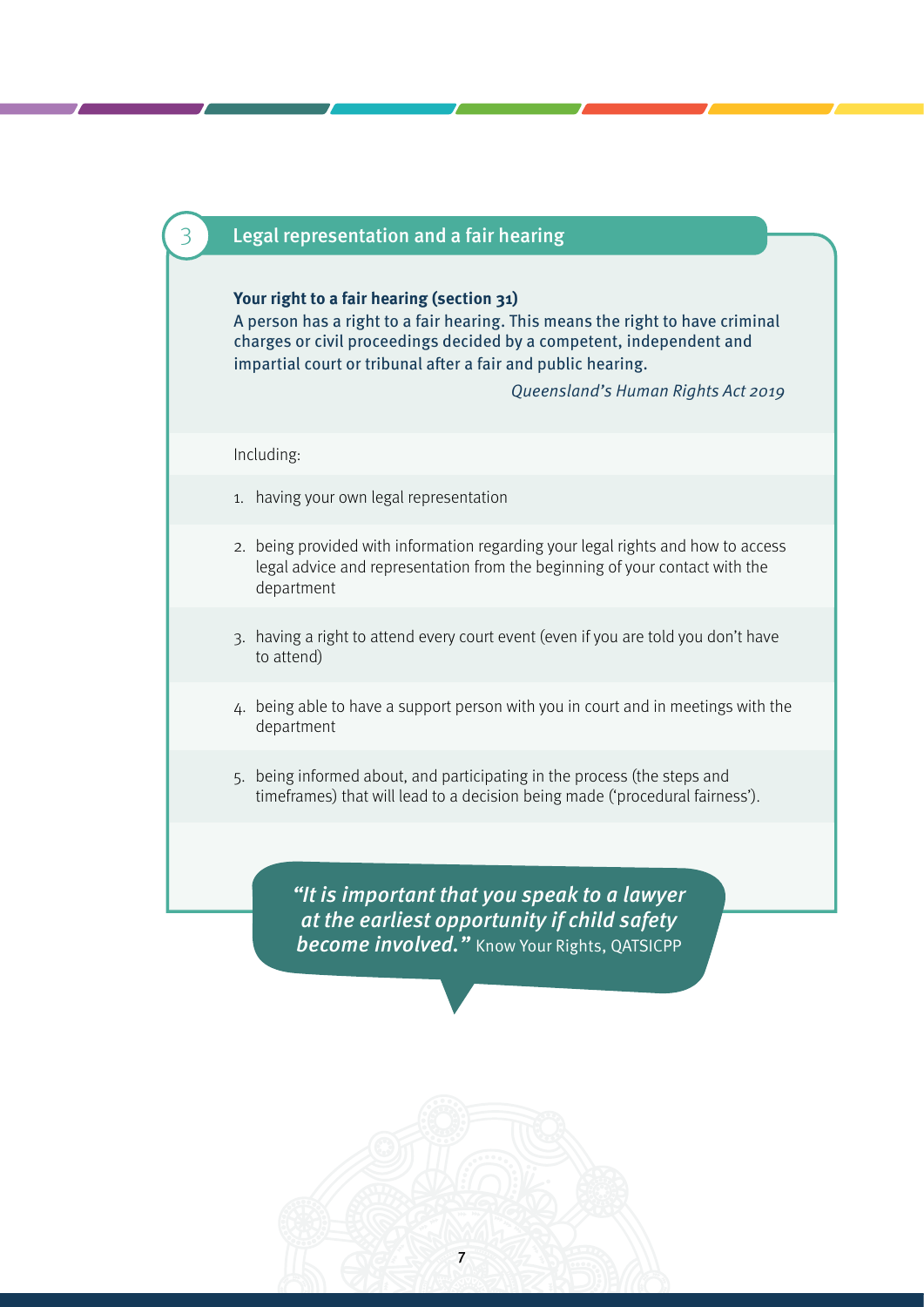### **Protection of family**

**Your right to protection of families and children (section 26)** Families are entitled to protection. Families are the fundamental group unit of society and are entitled to be protected by society and the State.

Queensland's Human Rights Act 2019

#### Including:

- 1. having your family recognised as 'the fundamental group unit of society' and being entitled to protection by society and the State (Queensland's Human Rights Act 2019)
- 2. being provided with the best possible opportunities to have contact with your child to continue forging a positive and healthy relationship
- 3. being recognised and respected as a protective parent you may be involved with the department but not responsible for the harm to your child. When that is the case, you have the right to safety for yourself and your child
- 4. acknowledging childbirth is a sacred experience bonding (including breastfeeding) is an important time for the child and you have the right to fully experience it together.

"We're not here for ourselves. We're here for our children. Our children do not have a voice. We have to be that voice." (Parent)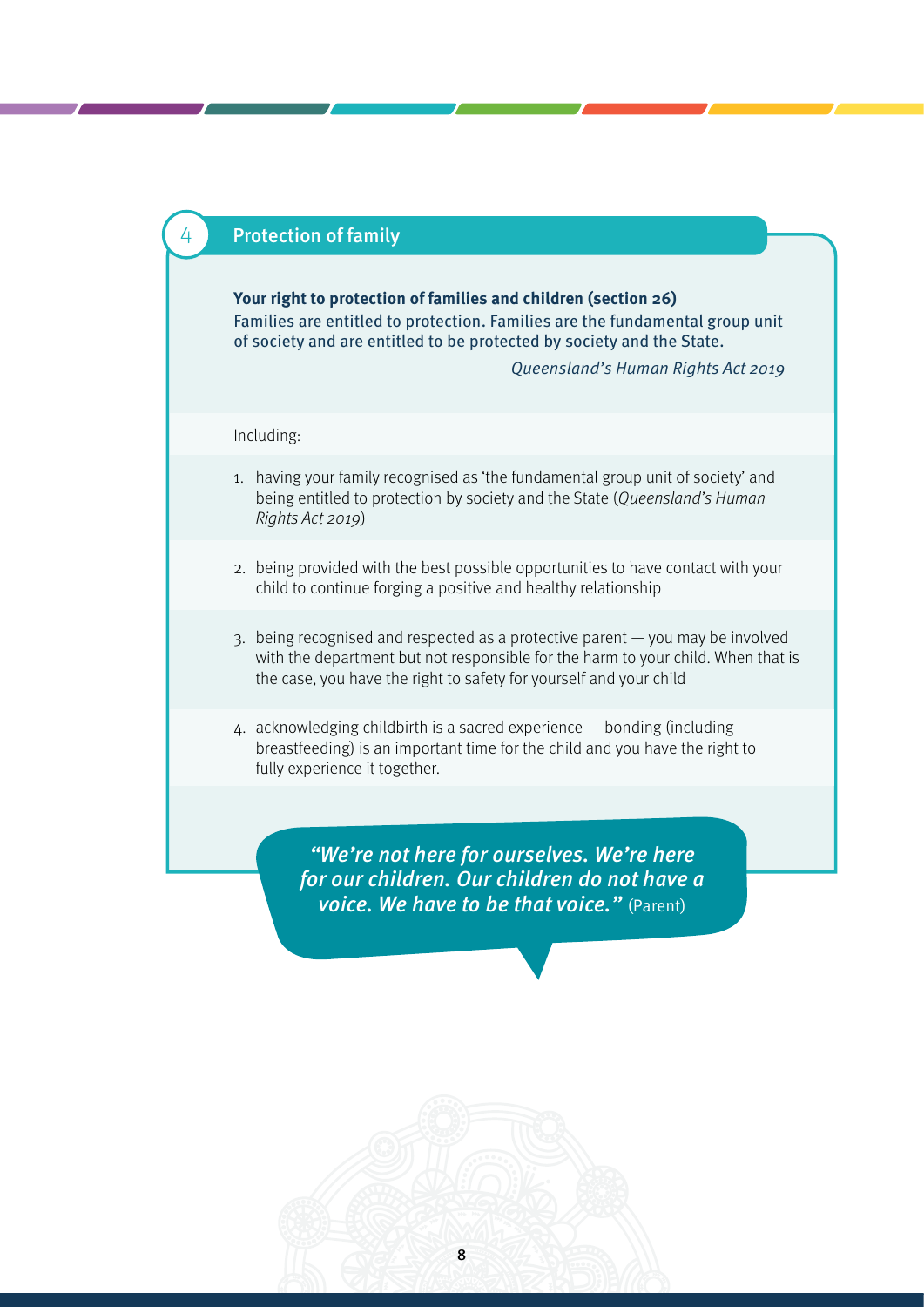# **Support**

### **Child Protection Act 1999 (section 5B)**

The following are general principles for ensuring the safety, wellbeing and best interests of a child:

- (a) a child has a right to be protected from harm or risk of harm
- (b) a child's family has the primary responsibility for the child's upbringing, protection and development
- (c) the preferred way of ensuring a child's safety and wellbeing is through supporting the child's family
- (f) if a child is removed from the child's family, support should be given to the child and the child's family for the purpose of allowing the child to return to the child's family if the return is in the child's best interests.

#### Including:

- 1. receiving family support services that strengthen and support your family
- 2. having referrals and information about support services actively offered and facilitated
- 3. having a say in the type of support, and its timing and location, to ensure it is appropriate for your family
- 4. being able to have a support person with you in meetings with the department
- 5. advocating for your child's right to access health and therapeutic services and education appropriate to their development.

"There is a network of people and services qualified to support me and my children. All expertise should be listened to — the department is not the only 'expert'." (Parent)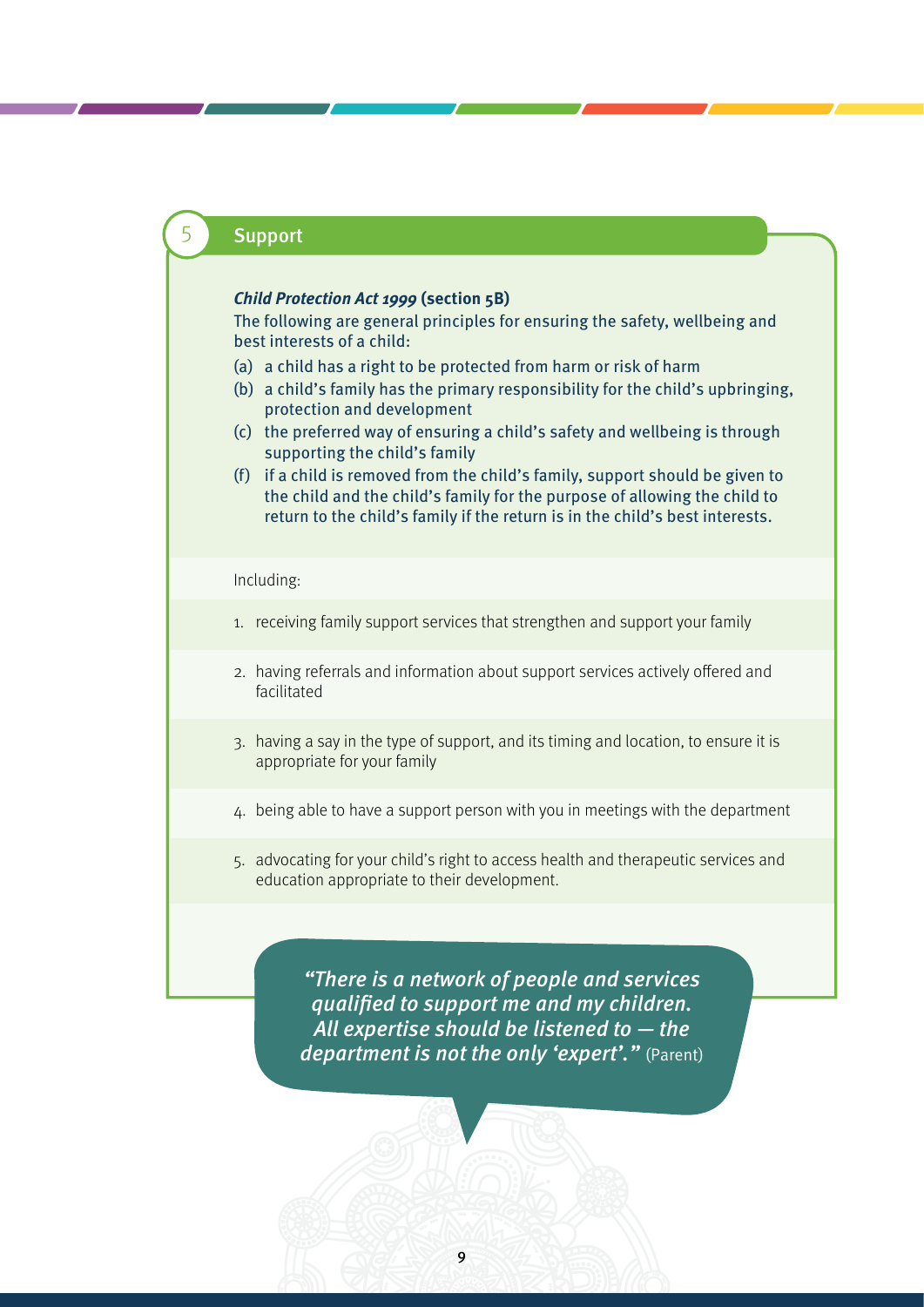# $6$  Culture – generally

### **Cultural rights — generally (section 27)**

People can have different family, religious or cultural backgrounds. They can enjoy their culture, declare and practice their religion and use their languages.

Queensland's Human Rights Act 2019

### Including:

- 1. having your culture, background, language, and practices respected, understood, and considered in the decisions made about your family
- 2. being able to practise your religion and language throughout your family's contact with the department
- 3. having an interpreter available if you are not able to understand or speak English.

"It's hard for any person to navigate these systems that are tricky and complex and overlap." (Parent)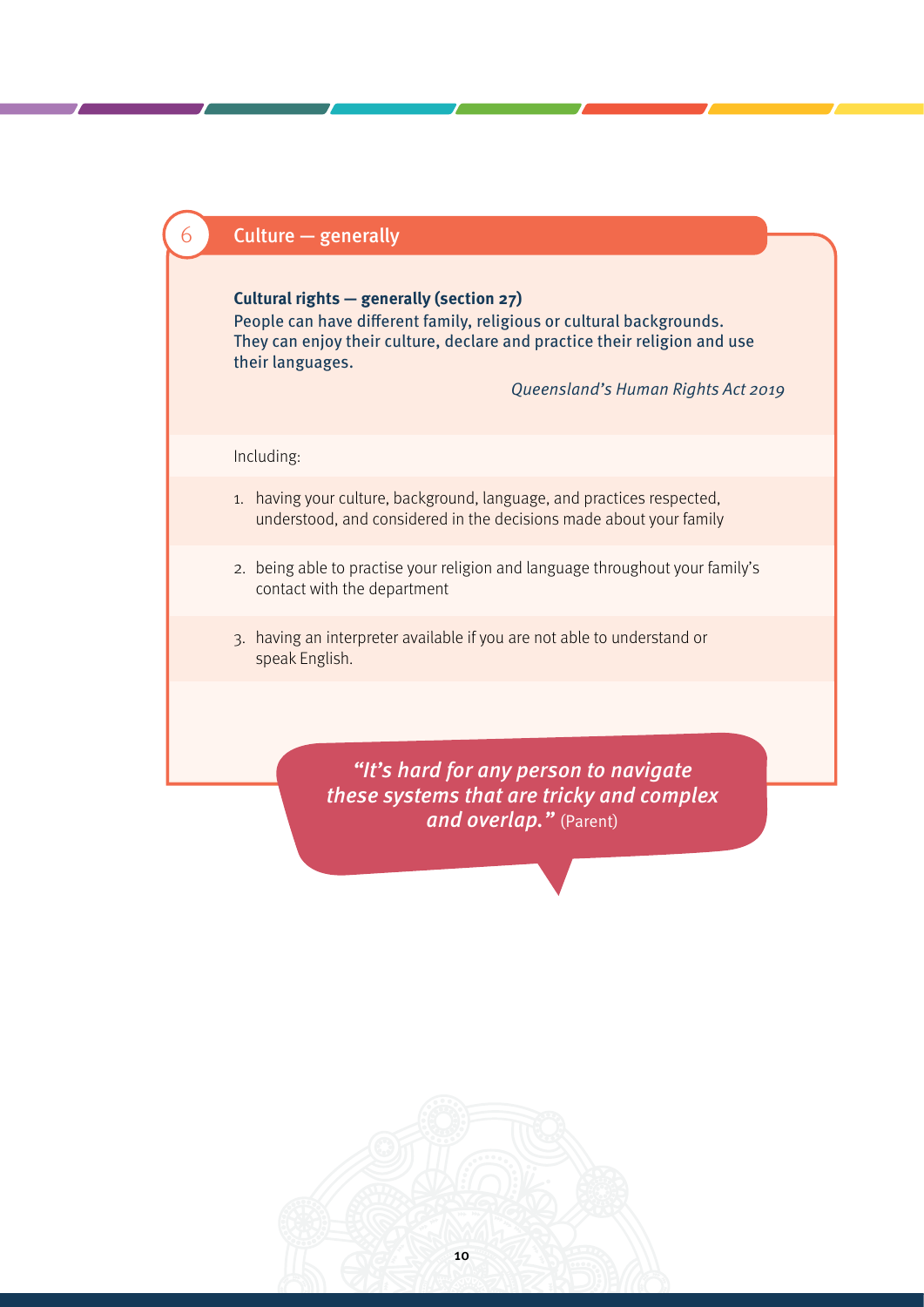## 7 Culture — Aboriginal peoples and Torres Strait Islander peoples

**Cultural rights — Aboriginal peoples and Torres Strait Islander peoples (section 28)** Aboriginal peoples and Torres Strait Islander peoples in Queensland hold distinct cultural rights. They include the rights to practise their beliefs and teachings, use their languages, protect and develop their kinship ties, and maintain their relationship with the lands, seas and waterways.

Queensland's Human Rights Act 2019

### Including:

- 1. acknowledging that Aboriginal and Torres Strait Islander peoples have distinct cultures and practices that must be respected, understood, and considered in any decisions made about your family. The term 'parent' can mean cultural parent, including extended family or kin recognised in Aboriginal and Torres Strait Islander family and community structures and child rearing practices
- 2. receiving information about your right to your own independent support and advice that is culturally safe, appropriate, trauma informed and healing focussed. The department will actively help you get this support
- 3. being able to develop, maintain, strengthen and protect your kinship ties and have these acknowledged, understood and respected
- 4. being able to follow cultural birth protocols, including ceremonies and being on Country
- 5. being able to maintain and strengthen your connections to language, family, community, Country, culture and spiritual practices and beliefs
- 6. having your cultural child rearing practices and structures understood, respected, maintained and strengthened, and to not be subjected to forced assimilation
- 7. having the right to have your child participate in cultural protocols, for example, Sorry Business, Coming of the Light, etc
- 8. having all decisions made about your family align with the five elements of the Aboriginal and Torres Strait Islander Child Placement Principle (see page 12).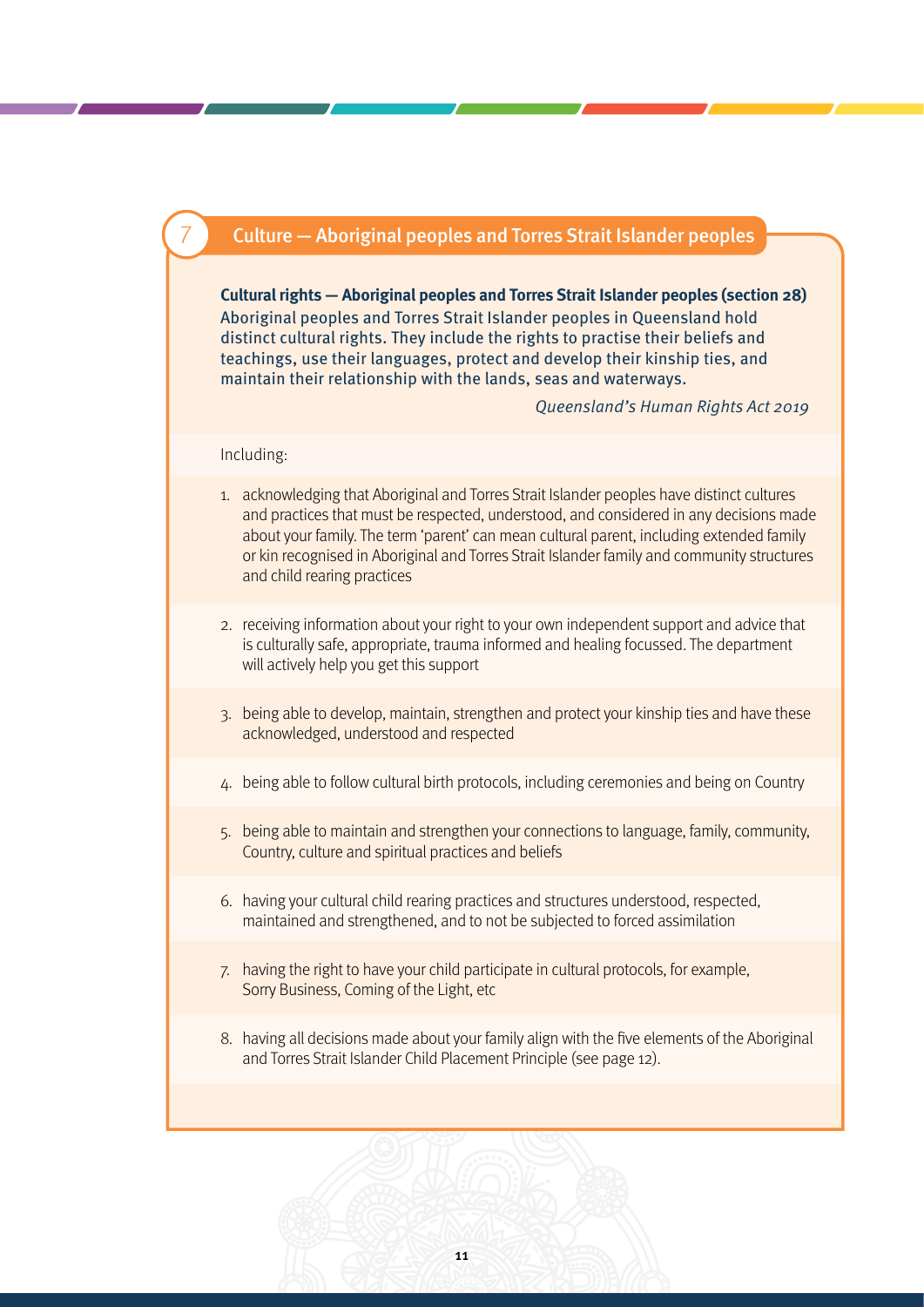# The Aboriginal and Torres Strait Islander Child Placement Principle (ATSICPP)

**PREVENTION** — Protecting children's rights to grow up in family, community and culture by supporting families to care safely for their children.

**PARTNERSHIP** — Ensuring the participation of community representatives in service design, delivery and individual case decisions.

**PLACEMENT** — Placing children in out-of-home care in accordance with the established ATSICPP placement hierarchy:

- 1. With Aboriginal and Torres Strait Islander relatives or extended family members, or other relatives and family members.
- 2. With Aboriginal and Torres Strait Islander members of the child's community.
- 3. With Aboriginal and Torres Strait Islander family-based carers.
- 4. If the above preferred options are not available, as a last resort the child may be placed with a non-Indigenous carer or in a residential setting.
- 5. If the child is not placed according to the highest priority, the placement must be within close geographic proximity to the child's family.

**PARTICIPATION** — Ensuring the participation of children, parents and family members in decisions regarding the care and protection of their children.

**CONNECTION** — Maintaining and supporting connections to family, community, culture and Country for children in out-of-home care.

> "I grew up under the [Aborigines] Act. I had to get a permit and permission to do this and that. To cross the road! This system feels the same. I'm not 'grandmother' or 'nan'. I'm not 'the carer'. I'm Mum! That's it! **Finalise it. Done."** (Parent)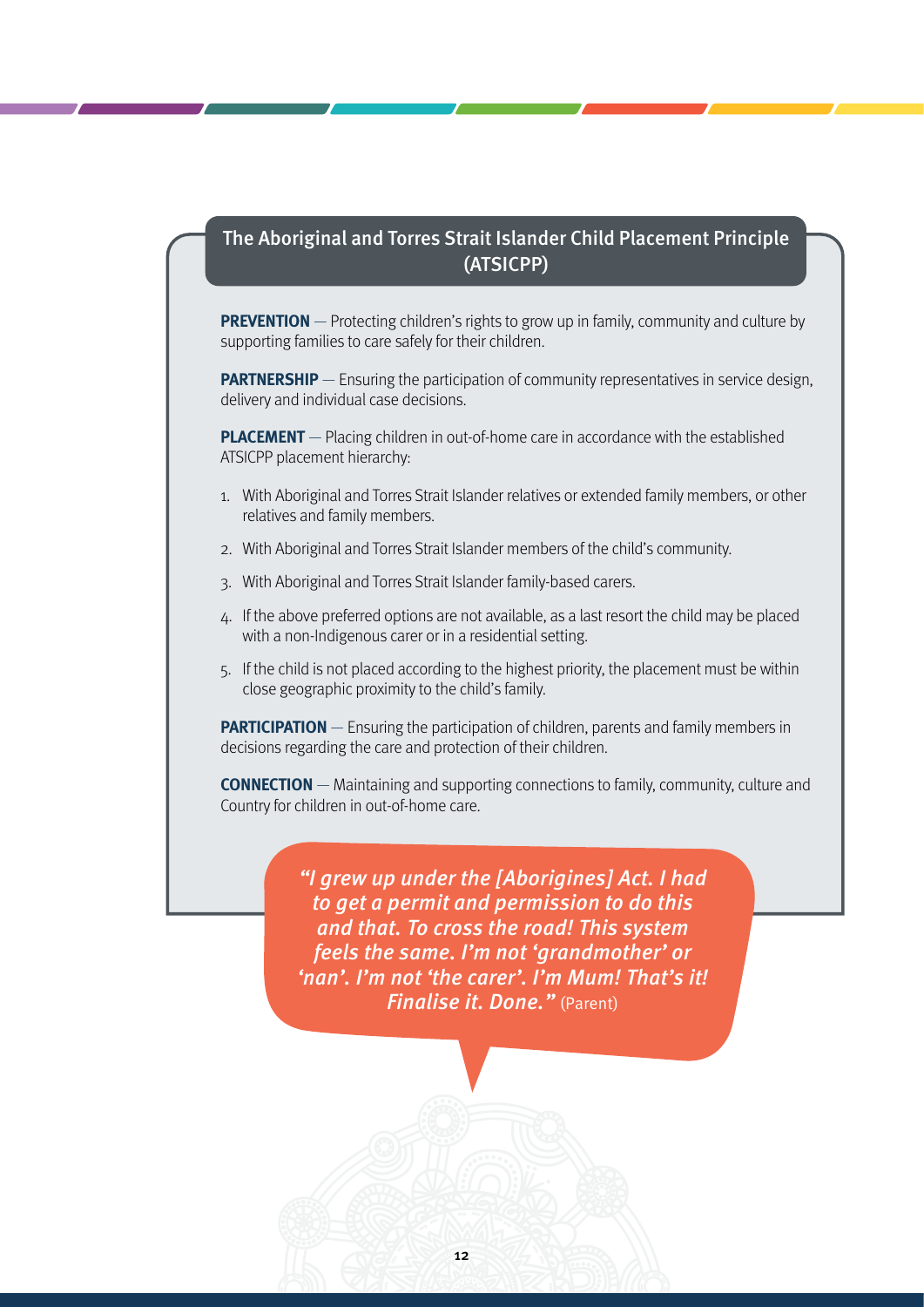# 8 **Privacy, confidentiality and reputation**

**Your right to privacy and reputation (section 25)** Everyone has the right to keep their lives private. Your family, home or personal information cannot be interfered with, unless the law allows.

Queensland's Human Rights Act 2019

Including:

- 1. having your personal information treated respectfully and sensitively
- 2. knowing that your personal information will only be shared when necessary and in line with the Information Privacy Act 2009
- 3. protecting your reputation regardless of the reason your family is in contact with the child protection system.

"When I see what is written … What?! That didn't happen. This is not me!" (Parent)

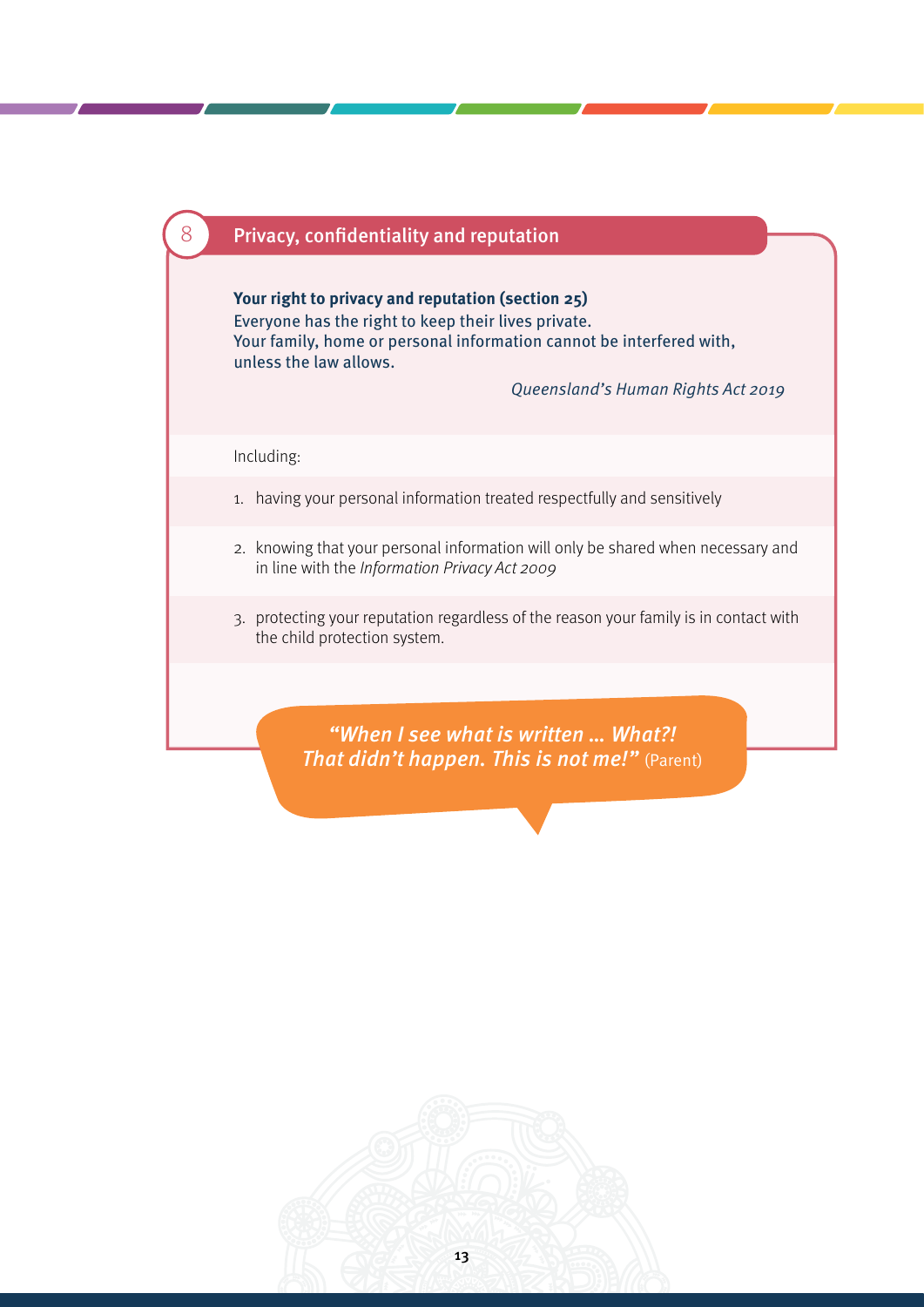# **Your right to make a complaint**

## **The complaints process**

The Department of Children, Youth Justice and Multicultural Affairs (the department) is committed to listening to and responding to your complaints in a private, sensitive and fair manner. The department follows a three-stage complaints management process:

### **Step 1: Local complaint management**

Usually, the best place to start is by contacting your local Child Safety Service Centre and talking to the person you have been working with, or ask to speak to the supervisor or manager. Some complaints may be easily addressed by recieving information or negotiating a desired outcome.

Alternatively, you are able to contact the department's regional office and ask to speak to the senior advisor.

### **Step 2: Escalation of complaint**

If you are unhappy with the outcome from the local process, you can contact the department's Complaints Unit. The Complaints Unit will keep you informed throughout the process, how long this may take, and the outcome reached.

You can contact the Complaints Unit by:

- $\cdot$  freecall 1800 080 464
- sending an email to feedback@cyjma.qld.gov.au
- using the online form on the department's website: [www.cyjma.qld.gov.au/contact-us/compliments-complaints](http://www.cyjma.qld.gov.au/contact-us/compliments-complaints)
- attending in person, where this has been arranged
- by writing to:

Complaints Unit Department of Children, Youth Justice and Multicultural Affairs Locked Bag 3405, Brisbane Qld 4001

The Complaints Unit response will depend on the nature and complexity of the complaint.

### **Step 3: External Review**

If you are unhappy with the outcome from raising complaints with the department, you may contact the Office of the Queensland Ombudsman who can review the Queensland Government's management of your complaint.

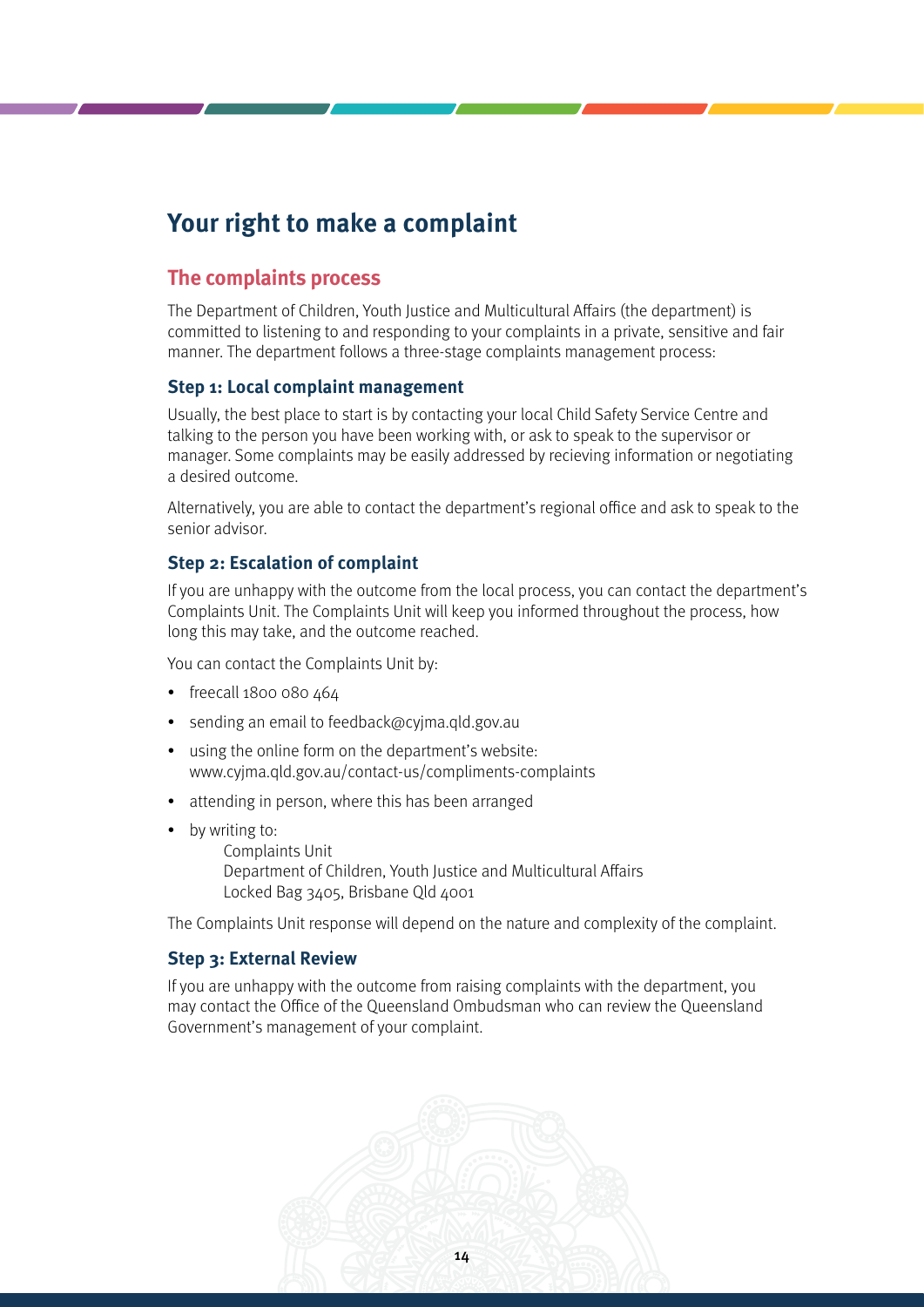# **Review of decisions is everyone's right**

When a decision is made about contact or placement you must be informed in writing. If you want to have your contact or placement decision reviewed, there are three steps:

- 1. Speak to your Child Safety Officer, Team Leader and/or Manager
- 2. Formally request a review of the decision through the department's Complaints Unit
- 3. Contact the Queensland Civil and Administrative Tribunal (QCAT) to have the decision reviewed.

**Go to the QCAT website:** [www.qcat.qld.gov.au/matter-types/children/parents-and-carers](http://www.qcat.qld.gov.au/matter-types/children/parents-and-carers)

# **Review of the Charter**

This Charter will be reviewed in 12 month's time from date of publishing.

Feedback can be provided by email info.fin@micahprojects.org.au or phone 3013 6030 by 30 May 2023.

The first review will occur in July 2023.

# **Definitions**

Throughout the Charter, the term 'parent' denotes the biological parent, legal guardian (with the exception of the chief executive) or cultural parent, including extended family or kin recognised in Aboriginal and Torres Strait Islander family and community structures, and child rearing practices.

Additionally, throughout the Charter, the terms 'the department' or 'child protection system' are used to mean the Queensland Department of Children, Youth Justice and Multicultural Affairs including contact that is governed by the Child Protection Act 1999. At times these terms are used interchangeably to align with the right it is referring to.

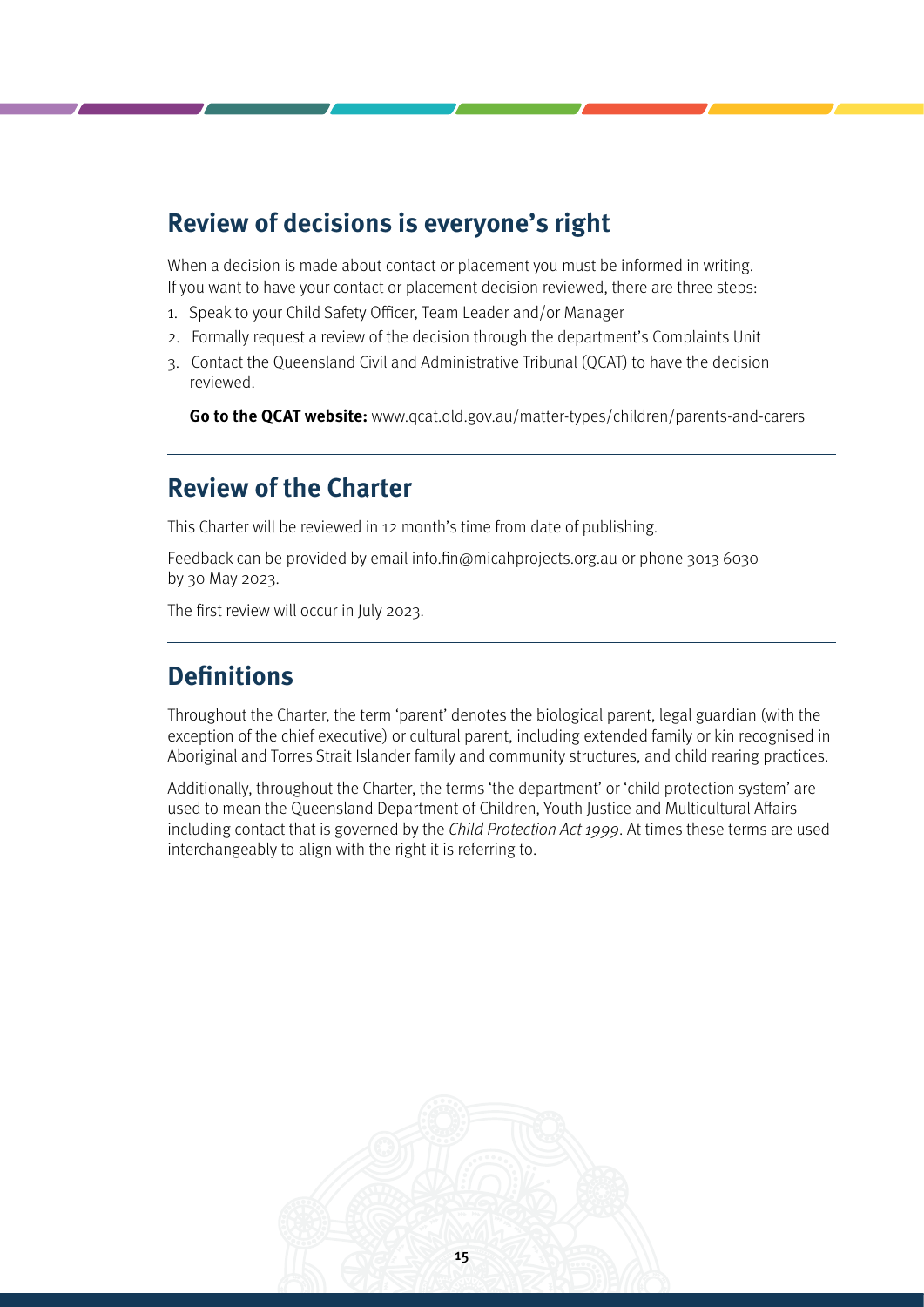# **Further reading**

#### **United Nations Convention on the Rights of the Child**

#### [www.unicef.org.au/our-work/information-for-children/un-convention-on-the-rights-of-the-child](http://www.unicef.org.au/our-work/information-for-children/un-convention-on-the-rights-of-the-child)

- Article  $5 -$  Governments should respect the rights and responsibilities of families to guide their children so that, as they grow up, they learn to use their rights properly.
- Article  $9$  Children should not be separated from their parents unless it is for their own good. For example, if a parent is mistreating or neglecting a child. Children whose parents have separated have the right to stay in contact with both parents, unless this might harm the child.
- Article 19 Governments should ensure that children are properly cared for and protect them from violence, abuse and neglect by their parents, or anyone else who looks after them.
- Article  $27$  Children have the right to a standard of living that is good enough to meet their physical and mental needs. The government should help families who cannot afford to provide this.

### **The Queensland Human Rights Commission and Queensland Human Rights Act 2019**

### [www.qhrc.qld.gov.au/your-rights/human-rights-law](http://www.qhrc.qld.gov.au/your-rights/human-rights-law)

Queensland's Human Rights Act 2019 protects 23 human rights in law. The Act primarily protects civil and political rights drawn from the International Covenant on Civil and Political Rights. It also protects two rights drawn from the International Covenant on Economic, Social and Cultural Rights (right to education and health services) and one right drawn from the Universal Declaration of Human Rights (property rights). The Act also explicitly protects the cultural rights of Aboriginal and Torres Strait Islander peoples.

From 1 July 2019, the Anti-Discrimination Commission Queensland became the Queensland Human Rights Commission. It also expanded its work to protecting and promoting the rights of all Queenslanders.

#### **Child Protection Act 1999**

#### [www.legislation.qld.gov.au/view/html/inforce/current/act-1999-010](http://www.legislation.qld.gov.au/view/html/inforce/current/act-1999-010)

The purpose of this Act is to provide for the protection of children.

#### **Child Safety Practice Manual**

#### <https://cspm.csyw.qld.gov.au/>

This manual is used by the department's staff to guide and inform their choices when working with families in Queensland. It includes forms, templates, resources, procedures and practice kits. Practice kits are used to inform workers how to work with families around things such as alcohol and other drugs, care arrangements, Aboriginal and Torres Strait Islander communities, domestic and family violence, breastfeeding and mental health. If you are unable to access this Manual online ask your Child Safety Officer to provide you with a paper copy of the relevant section.